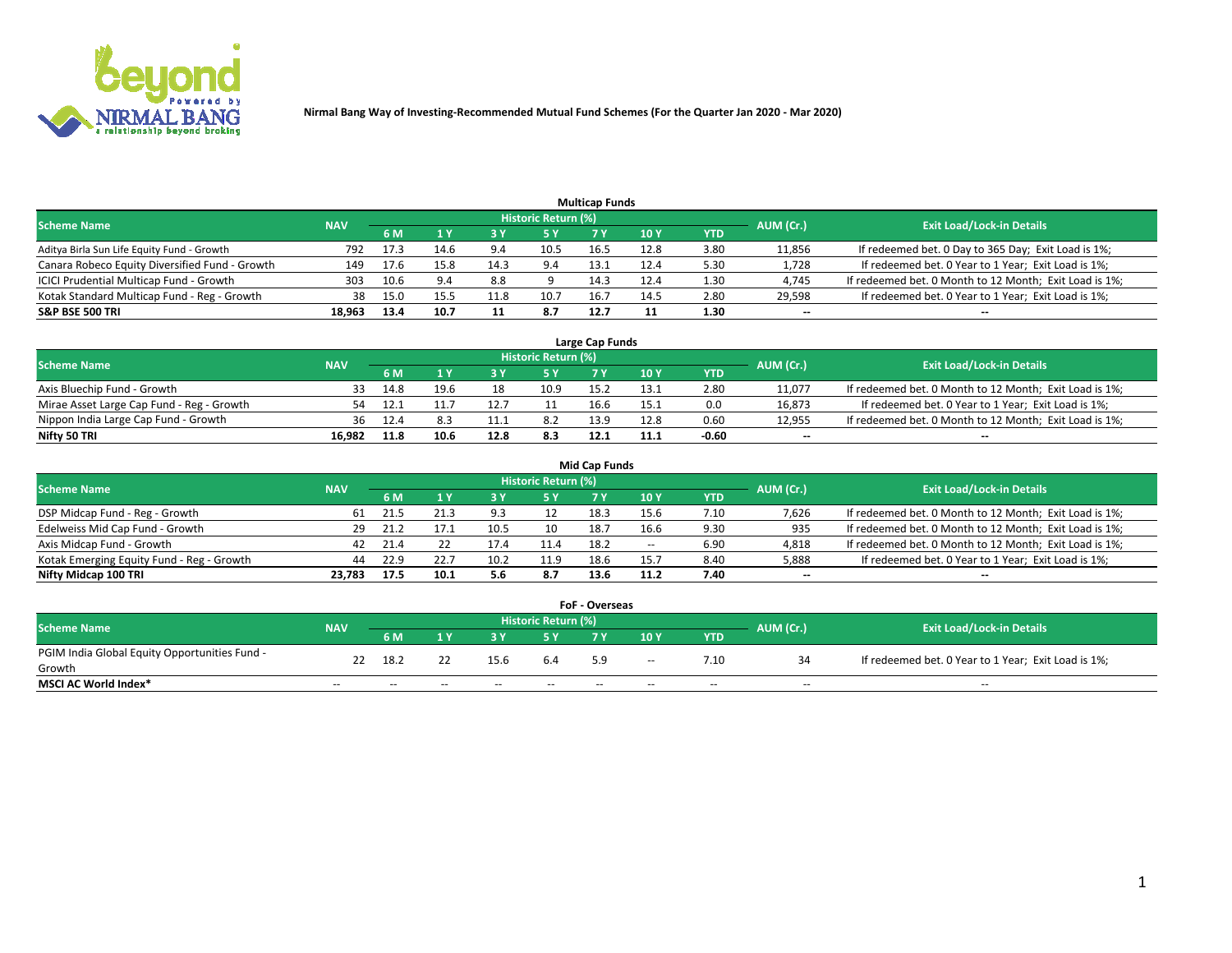

|                                                  | Large & Midcap<br>Historic Return (%) |      |      |      |      |      |      |            |                          |                                                     |  |  |  |  |  |
|--------------------------------------------------|---------------------------------------|------|------|------|------|------|------|------------|--------------------------|-----------------------------------------------------|--|--|--|--|--|
| <b>Scheme Name</b>                               | <b>NAV</b>                            | 6 M  |      |      | 5 Y  |      | 10Y  | <b>YTD</b> | AUM (Cr.)                | <b>Exit Load/Lock-in Details</b>                    |  |  |  |  |  |
| Canara Robeco Emerging Equities - Growth         | 104                                   | 20.9 | 16.4 | 12.5 | 12.9 | 21.6 |      | 7.20       | 5,626                    | If redeemed bet. 0 Year to 1 Year; Exit Load is 1%; |  |  |  |  |  |
| Invesco India Growth Opportunities Fund - Growth | 38                                    | 16.3 |      | 13.  | 10   | 15.2 | 13.4 | 3.20       | 2,447                    | If redeemed bet. 0 Year to 1 Year; Exit Load is 1%; |  |  |  |  |  |
| Principal Emerging Bluechip Fund - Growth        | 114                                   | 20.9 | 16   | 10.3 | 11.6 | 19.2 | 15.3 | 6.00       | 2,202                    | If redeemed bet. 0 Year to 1 Year; Exit Load is 1%; |  |  |  |  |  |
| NIFTY Large Midcap 250 TRI                       | 7.689                                 | 15.7 |      |      | 9.9  | 14.5 | 12.1 | 3.70       | $\overline{\phantom{a}}$ | $\overline{\phantom{a}}$                            |  |  |  |  |  |

| <b>Focused Funds</b>             |            |      |      |  |                     |      |       |            |           |                                                        |  |  |  |
|----------------------------------|------------|------|------|--|---------------------|------|-------|------------|-----------|--------------------------------------------------------|--|--|--|
| <b>Scheme Name</b>               | <b>NAV</b> |      |      |  | Historic Return (%) |      |       |            | AUM (Cr.) | <b>Exit Load/Lock-in Details</b>                       |  |  |  |
|                                  |            | 6 M  |      |  |                     |      | 10 Y  | <b>YTD</b> |           |                                                        |  |  |  |
| Axis Focused 25 Fund - Growth    |            | 18.1 |      |  | 12.7                | 15.3 | $- -$ | 4.50       | 9.627     | If redeemed bet. 0 Month to 12 Month; Exit Load is 1%; |  |  |  |
| SBI Focused Equity Fund - Growth | 161        | 18.8 | 24.6 |  | 12.3                | 155  | 17.4  | 5.20       | 6.924     | If redeemed bet. 0 Year to 1 Year; Exit Load is 1%;    |  |  |  |
| <b>S&amp;P BSE 500 TRI</b>       | 18.963     | 13.4 | 10.7 |  | 8.7                 |      |       | 1.30       | $\sim$    | $- -$                                                  |  |  |  |

| <b>Small Cap Funds</b>                         |            |      |        |                            |           |                          |       |            |                          |                                                     |  |  |  |  |
|------------------------------------------------|------------|------|--------|----------------------------|-----------|--------------------------|-------|------------|--------------------------|-----------------------------------------------------|--|--|--|--|
| <b>Scheme Name</b>                             | <b>NAV</b> |      |        | <b>Historic Return (%)</b> |           |                          |       |            | AUM (Cr.)                | <b>Exit Load/Lock-in Details</b>                    |  |  |  |  |
|                                                |            | 6 M  |        |                            | <b>5Y</b> | 7 Y                      | 10Y   | <b>YTD</b> |                          |                                                     |  |  |  |  |
| Franklin India Smaller Companies Fund - Growth | 52         | 10.9 |        |                            |           | 17.5                     | 15.5  | 4.50       | 6,929                    | If redeemed bet. 0 Year to 1 Year; Exit Load is 1%; |  |  |  |  |
| HDFC Small Cap Fund - Growth                   | 40         |      | $-2.1$ | 8.7                        | 9.9       | 14.4                     | 12.3  | 4.60       | 9,872                    | If redeemed bet. 0 Year to 1 Year; Exit Load is 1%; |  |  |  |  |
| L&T Emerging Businesses Fund - Reg - Growth    | 24         | 11.  | 1.4    | 6.1                        | 10.9      | $\overline{\phantom{a}}$ | $- -$ | 4.00       | 6,123                    | If redeemed bet. 0 Year to 1 Year; Exit Load is 1%; |  |  |  |  |
| SBI Small Cap Fund - Growth                    | 58         | 21.0 | 20.9   | 13.7                       | 14.5      | 24.1                     | 19.1  | 7.70       | 3,156                    | If redeemed bet. 0 Year to 1 Year; Exit Load is 1%; |  |  |  |  |
| Nifty Smallcap 100 TRI                         | 7.676      | 16.5 | 4.7    | $-0.9$                     | 4.1       | 9.7                      | 7.3   | 7.10       | $\overline{\phantom{a}}$ | $\overline{\phantom{a}}$                            |  |  |  |  |

## **ELSS Schemes (Tax Saving u/s 80-C)**

| <b>Scheme Name</b>                           | <b>NAV</b> |      |      | <b>Historic Return (%)</b> |           |      |      |      | AUM (Cr.) | <b>Exit Load/Lock-in Details</b> |
|----------------------------------------------|------------|------|------|----------------------------|-----------|------|------|------|-----------|----------------------------------|
|                                              |            | 6 M  | 1 Y  | 3 Y                        | <b>5Y</b> | 7 Y  | 10Y  | YTD  |           |                                  |
| Aditya Birla Sun Life Tax Relief 96 - Growth | 33         | 16.3 |      |                            | 9.4       | 16.1 | 12.7 | 2.90 | 10,029    | Nil                              |
| Axis Long Term Equity Fund - Growth          | 52         | 17.9 |      | 16.4                       | 11.6      | 19.7 | 17.9 | 4.60 | 21,997    | Nil                              |
| Canara Robeco Equity Tax Saver Fund - Growth |            | 16.8 | 15.2 | 13.6                       | 9.1       | 13.7 | 12.9 | 5.60 | 1,033     | Nil                              |
| Invesco India Tax Plan - Growth              | 56         | 17.1 | 14.6 | 12.6                       | 9.9       | 16.1 | 14.3 | 4.40 | 1,026     | Nil                              |
| Mirae Asset Tax Saver Fund - Reg - Growth    | 19         | 13.8 | 14.6 | 14.7                       | $- -$     | --   | --   | 0.80 | 3,066     | Nil                              |
| S&P BSE 200 TRI                              | 6.122      | 13.0 | 10.8 | 11.7                       | 8.8       | 12.8 | 11.2 | 0.70 | $\sim$    | $- -$                            |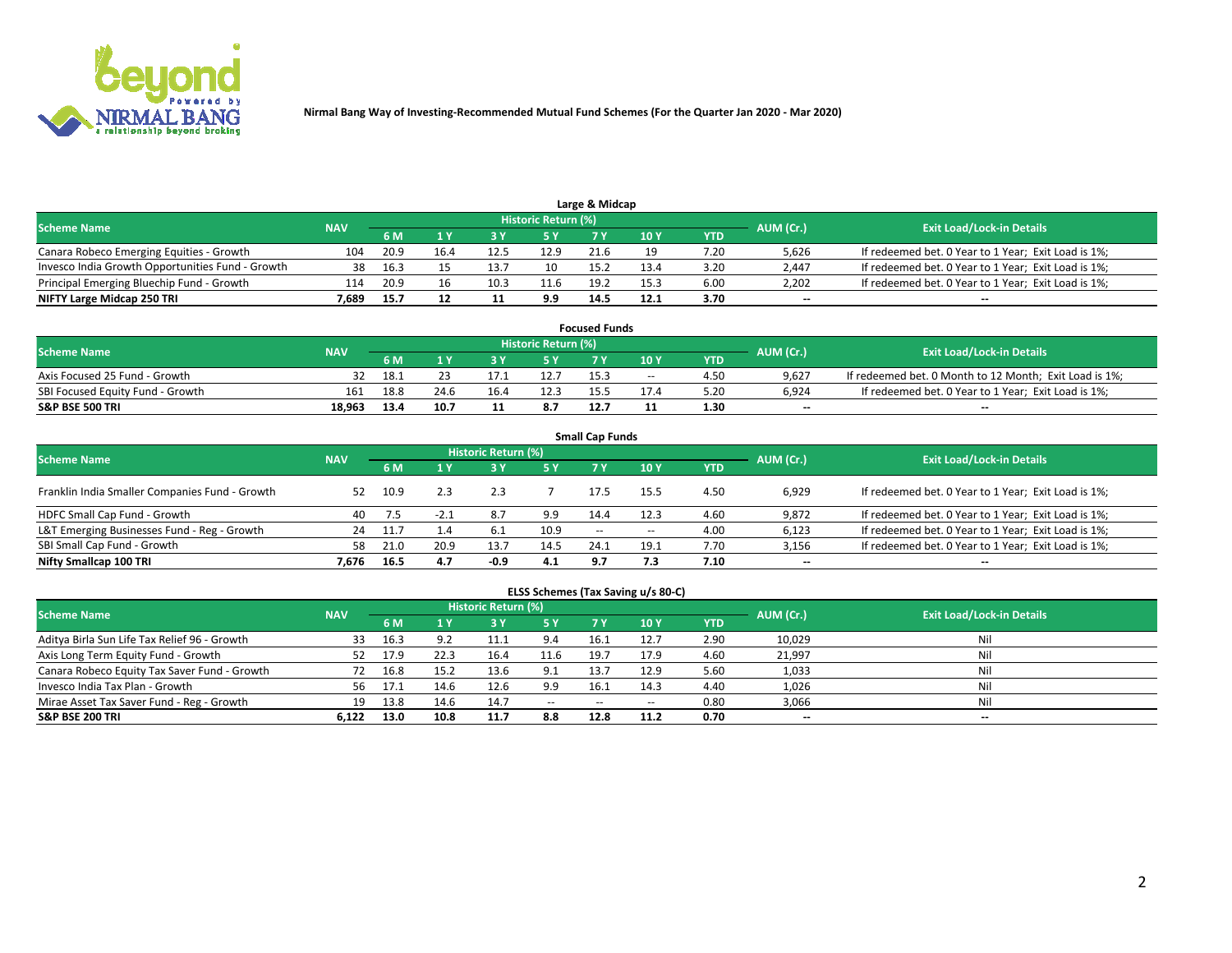

|                                           |            |      |      | Historic Return (%) |      | <b>Contra/Value Fund</b> |      |      |           |                                                     |
|-------------------------------------------|------------|------|------|---------------------|------|--------------------------|------|------|-----------|-----------------------------------------------------|
| <b>Scheme Name</b>                        | <b>NAV</b> | 6 M  |      |                     | 5 Y  | 7 Y                      | 10Y  | YTD  | AUM (Cr.) | <b>Exit Load/Lock-in Details</b>                    |
| Kotak India EQ Contra Fund - Reg - Growth |            | 14.7 |      | 13.4                | 9.3  | 13.4                     | 11.7 | 2.80 | 882       | If redeemed bet. 0 Year to 1 Year; Exit Load is 1%; |
| Invesco India Contra Fund - Growth        |            | 16.0 | 12.6 | 12.8                | 10.6 |                          | 13.5 | 4.60 | 4,751     | If redeemed bet. 0 Year to 1 Year; Exit Load is 1%; |
| UTI Value Opportunities Fund - Growth     |            | 17.2 | 14.8 | 10.2                |      |                          | 11.7 | 3.80 | 4,635     | If redeemed bet. 0 Year to 1 Year; Exit Load is 1%; |
| Nippon India Value Fund - Growth          |            |      | 11.6 | 9.8                 | 8.1  | 12.9                     |      | 1.90 | 3,133     | If redeemed bet. 0 Year to 1 Year; Exit Load is 1%; |
| <b>S&amp;P BSE 500 TRI</b>                | 18.963     | 13.4 | 10.7 |                     | 8.7  | 12.7                     |      | 1.30 | $\sim$    | $- -$                                               |

|                                                                           |            |      |        |                     |           | Sector/Thematic |       |            |                          |                                                        |
|---------------------------------------------------------------------------|------------|------|--------|---------------------|-----------|-----------------|-------|------------|--------------------------|--------------------------------------------------------|
| <b>Scheme Name</b>                                                        | <b>NAV</b> |      |        | Historic Return (%) |           |                 |       |            | AUM (Cr.)                | <b>Exit Load/Lock-in Details</b>                       |
|                                                                           |            | 6 M  | 1 Y    | 73 Y                | <b>5Y</b> | 7 Y             | 10Y   | <b>YTD</b> |                          |                                                        |
| Canara Robeco Consumer Trends Fund - Reg -<br>Growth                      | 45         | 21.0 | 17.2   | 15.3                | 12.1      | 16              | 15.7  | 5.70       | 388                      | If redeemed bet. 0 Year to 1 Year; Exit Load is 1%;    |
| Mirae Asset Great Consumer Fund - Growth                                  | 39         | 19.5 | 14.4   | 16.6                | 12.4      | 16.6            | $- -$ | 3.50       | 961                      | If redeemed bet. 0 Year to 1 Year; Exit Load is 1%;    |
| ICICI Prudential Technology Fund - Growth                                 | 61         |      | $-1.3$ | 16.9                | 7.7       | 16.8            | 16.4  | 6.00       | 409                      | If redeemed bet. 0 Day to 15 Day; Exit Load is 1%;     |
| Nippon India Pharma Fund - Growth                                         | 162        | 16.8 | 4.9    | 6.2                 | 5.2       | 13.7            | 14.2  | 6.40       | 2,417                    | If redeemed bet. 0 Year to 1 Year; Exit Load is 1%;    |
| BNP Paribas India Consumption Fund - Reg - Growth                         | 14         | 19.7 | 25.4   | $- -$               | $- -$     | $- -$           | $- -$ | 5.70       | 467                      | If redeemed bet. 0 Month to 12 Month; Exit Load is 1%; |
| ICICI Prudential Banking and Financial Services Fund -<br>Retail - Growth | 70         | 15.5 | 18.3   | 13                  | 13.1      | 17.9            | 17.8  | 0.90       | 3,592                    | If redeemed bet. 0 Day to 15 Day; Exit Load is 1%;     |
| <b>S&amp;P BSE 500 TRI</b>                                                | 18.963     | 13.4 | 10.7   |                     | 8.7       | 12.7            |       | 1.30       | $\overline{\phantom{a}}$ | $\overline{\phantom{a}}$                               |

| <b>Dynamic Asset Allocation Funds</b>                      |            |      |      |                     |       |           |      |            |                          |                                                          |  |  |  |
|------------------------------------------------------------|------------|------|------|---------------------|-------|-----------|------|------------|--------------------------|----------------------------------------------------------|--|--|--|
| <b>Scheme Name</b>                                         | <b>NAV</b> |      |      | Historic Return (%) |       |           |      |            | AUM (Cr.)                | <b>Exit Load/Lock-in Details</b>                         |  |  |  |
|                                                            |            | 6 M  |      | 3 Y                 | 5 Y   | <b>7Y</b> | 10Y  | <b>YTD</b> |                          |                                                          |  |  |  |
| ICICI Prudential Balanced Advantage Fund - Reg -<br>Growth | 39         | 10.6 | 12.5 | 9.3                 | 9     | 12.2      | 12.5 | 1.20       | 28,528                   | If redeemed bet. 0 Year to 1 Year; Exit Load is 1%;      |  |  |  |
| Invesco India Dynamic Equity Fund - Growth                 | 31         | 8.0  | 9.4  | 8.2                 | 7.3   | 11.9      | 10.7 | 1.70       | 870                      | If redeemed bet. 0 Month to 3 Month; Exit Load is 0.25%; |  |  |  |
| Nippon India Balanced Advantage Fund - Growth              | 96         | 7.9  | 10.2 | -9                  | 7.4   | 11.7      | 11.3 | 2.00       | 2,694                    | If redeemed bet. 0 Month to 12 Month; Exit Load is 1%;   |  |  |  |
| HDFC Balanced Advantage Fund - Growth                      | 201        | 7.1  | 7.7  | 9.6                 | 8.4   | 11.4      | 11.1 | $-0.50$    | 44,151                   | If redeemed bet. 0 Year to 1 Year; Exit Load is 1%;      |  |  |  |
| SBI Dynamic Asset Allocation Fund - Reg - Growth           | 14         | 5.5  | 4.1  | 8.5                 | $- -$ | $- -$     | --   | $-0.70$    | 677                      | If redeemed bet. 0 Month to 12 Month; Exit Load is 1%;   |  |  |  |
| NIFTY 50 Hybrid Composite Debt 65:35 Index                 | 10,601     | 9.1  | 11.5 | 11                  | 8.5   | 11        | 10.4 | 0.30       | $\overline{\phantom{a}}$ | $- -$                                                    |  |  |  |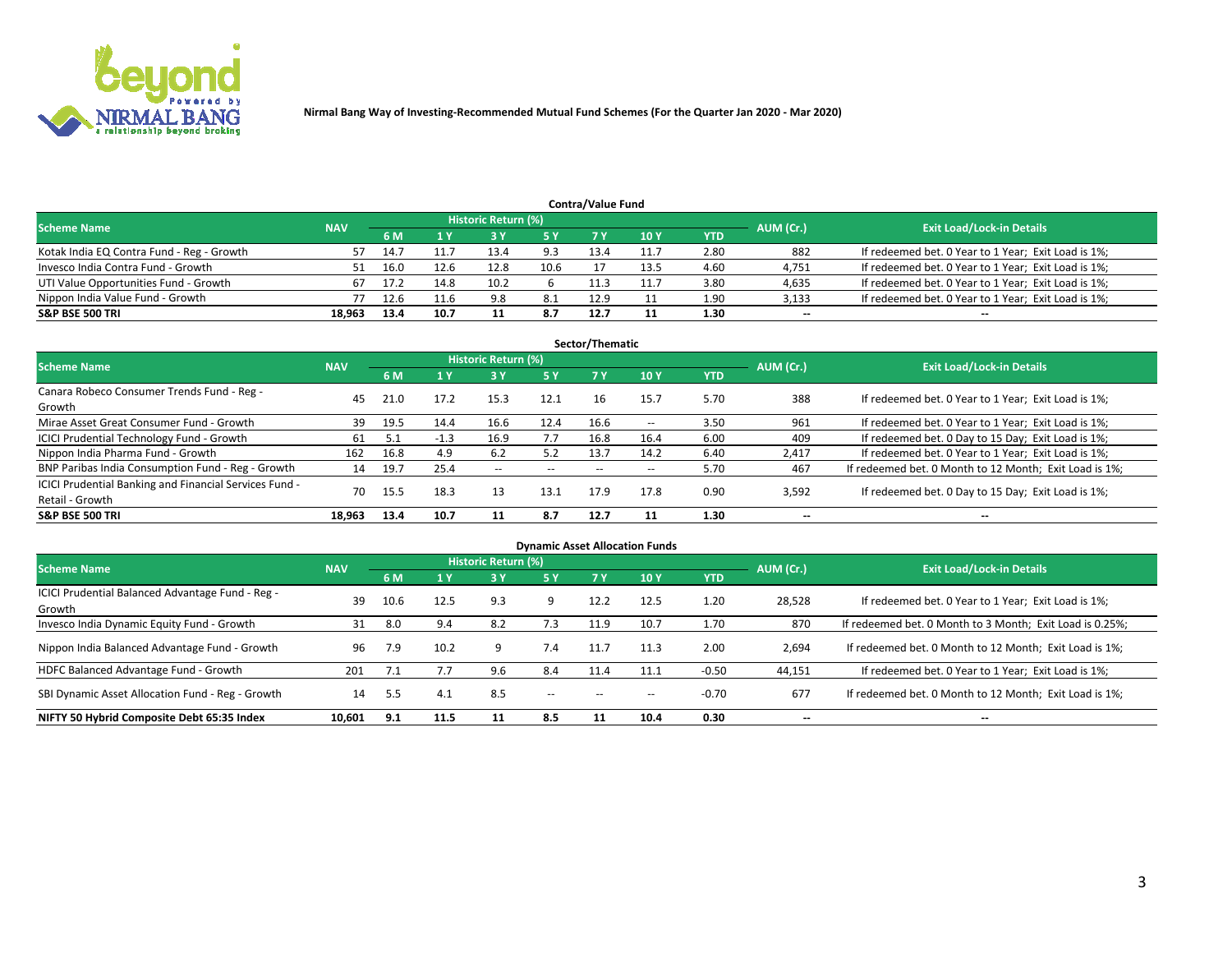

| <b>Hybrid Aggressive</b>                                                                                        |        |      |      |      |        |                          |       |      |                          |                                                        |  |  |  |  |
|-----------------------------------------------------------------------------------------------------------------|--------|------|------|------|--------|--------------------------|-------|------|--------------------------|--------------------------------------------------------|--|--|--|--|
| <b>Historic Return (%)</b><br><b>Exit Load/Lock-in Details</b><br>AUM (Cr.)<br><b>Scheme Name</b><br><b>NAV</b> |        |      |      |      |        |                          |       |      |                          |                                                        |  |  |  |  |
|                                                                                                                 |        | 6 M  |      |      |        |                          | 10Y   | YTD  |                          |                                                        |  |  |  |  |
| ICICI Prudential Equity & Debt Fund - Growth                                                                    | 140    | 9.3  | 11.4 | 8.1  | 8.9    | 13.9                     | 13.7  | 0.20 | 23,073                   | If redeemed bet. 0 Year to 1 Year; Exit Load is 1%;    |  |  |  |  |
| Mirae Asset Hybrid - Equity Fund - Reg - Growth                                                                 | 16     | 9.8  | 11.4 | 10.7 | $\sim$ | $\overline{\phantom{a}}$ | $- -$ | 0.0  | 3,190                    | If redeemed bet. 0 Year to 1 Year; Exit Load is 1%;    |  |  |  |  |
| SBI Equity Hybrid Fund - Growth                                                                                 | 151    | 13.3 | 18.4 | 12.3 | 10     | 14.9                     | 12.6  | 3.40 | 31,620                   | If redeemed bet. 0 Month to 12 Month; Exit Load is 1%; |  |  |  |  |
| Canara Robeco Equity Hybrid Fund - Growth                                                                       | 175    | 13.9 | 14.5 | 11.3 | 9.6    | 13.8                     | 12.8  | 3.80 | 3,000                    | If redeemed bet. 0 Year to 1 Year; Exit Load is 1%;    |  |  |  |  |
| NIFTY 50 Hybrid Composite Debt 65:35 Index                                                                      | 10,601 | 9.1  | 11.5 |      | 8.5    |                          | 10.4  | 0.30 | $\overline{\phantom{a}}$ | $- -$                                                  |  |  |  |  |

| <b>Arbitrage Fund</b>                      |            |                                  |     |     |     |     |  |      |           |                                                          |  |  |  |
|--------------------------------------------|------------|----------------------------------|-----|-----|-----|-----|--|------|-----------|----------------------------------------------------------|--|--|--|
| <b>Scheme Name</b>                         | <b>NAV</b> | <b>Exit Load/Lock-in Details</b> |     |     |     |     |  |      |           |                                                          |  |  |  |
|                                            |            | 1 M                              | ያ M | 6 M |     |     |  | YTD  | AUM (Cr.) |                                                          |  |  |  |
| IDFC Arbitrage Fund - Reg - Growth         | 25.        | h.5                              |     |     | 6.2 |     |  | 7.00 | 11,944    | If redeemed bet. 0 Month to 1 Month; Exit Load is 0.25%; |  |  |  |
| Kotak Equity Arbitrage Fund - Reg - Growth | 28         | h.5                              |     |     | 6.2 |     |  | 6.90 | 17,486    | If redeemed bet. 0 Day to 30 Day; Exit Load is 0.25%;    |  |  |  |
| Nippon India Arbitrage Fund - Growth       | 20         | . ხ.                             |     |     | 6.2 | b.: |  | 7.20 | 10.528    | If redeemed bet. 0 Month to 1 Month; Exit Load is 0.25%; |  |  |  |

|                                          | <b>Equity Saver</b> |     |           |                                  |                          |        |               |            |                          |                                                        |  |  |  |  |  |
|------------------------------------------|---------------------|-----|-----------|----------------------------------|--------------------------|--------|---------------|------------|--------------------------|--------------------------------------------------------|--|--|--|--|--|
| Scheme Name                              | <b>NAV</b>          |     | AUM (Cr.) | <b>Exit Load/Lock-in Details</b> |                          |        |               |            |                          |                                                        |  |  |  |  |  |
|                                          |                     | 6 M |           |                                  | 5 Y                      |        | $\sqrt{10}$ Y | <b>YTD</b> |                          |                                                        |  |  |  |  |  |
| Axis Equity Saver Fund - Reg - Growth    |                     |     |           |                                  | $\sim$                   | $- -$  | $- -$         | 1.90       | 820                      | If redeemed bet. 0 Month to 12 Month; Exit Load is 1%; |  |  |  |  |  |
| Kotak Equity Savings Fund - Reg - Growth |                     | 6.9 |           |                                  |                          | $- -$  | $- -$         | 1.10       | 1,843                    | If redeemed bet. 0 Year to 1 Year; Exit Load is 1%;    |  |  |  |  |  |
| CRISIL Hybrid 50+50 - Moderate Index*    |                     | $-$ | $-$       | $\overline{\phantom{a}}$         | $\overline{\phantom{a}}$ | $\sim$ | --            | $- -$      | $\overline{\phantom{a}}$ | $- -$                                                  |  |  |  |  |  |

| <b>Liquid Funds</b>              |            |                   |     |                            |       |        |            |                 |           |                                  |  |  |  |
|----------------------------------|------------|-------------------|-----|----------------------------|-------|--------|------------|-----------------|-----------|----------------------------------|--|--|--|
| <b>Scheme Name</b>               | <b>NAV</b> |                   |     | <b>Historic Return (%)</b> |       |        | <b>YTM</b> | Avg             | AUM (Cr.) | <b>Exit Load/Lock-in Details</b> |  |  |  |
|                                  |            | $4 \, \mathrm{W}$ | 2 W | ۱M                         | 3 M   | 1Y     |            | <b>Maturity</b> |           |                                  |  |  |  |
| Axis Liquid Fund - Growth        | 2.174      |                   |     |                            | 5.2   | b.4    | 5.29       | $\sim$          | 33,800    | *Ref Footnote                    |  |  |  |
| IDFC Cash Fund - Reg - Growth    | 2.372      |                   |     |                            |       |        | 5.09       | 0.13            | 10,312    | *Ref Footnote                    |  |  |  |
| Kotak Liquid Fund - Reg - Growth | 3,968      |                   |     |                            | ـ . ـ |        | 5.28       | 0.14            | 27,114    | *Ref Footnote                    |  |  |  |
| <b>CRISIL Liquid Fund Index</b>  | $\sim$     | 5.7               |     |                            | 5.6   | $\sim$ | --         | $-$             | $\sim$    | $\overline{\phantom{a}}$         |  |  |  |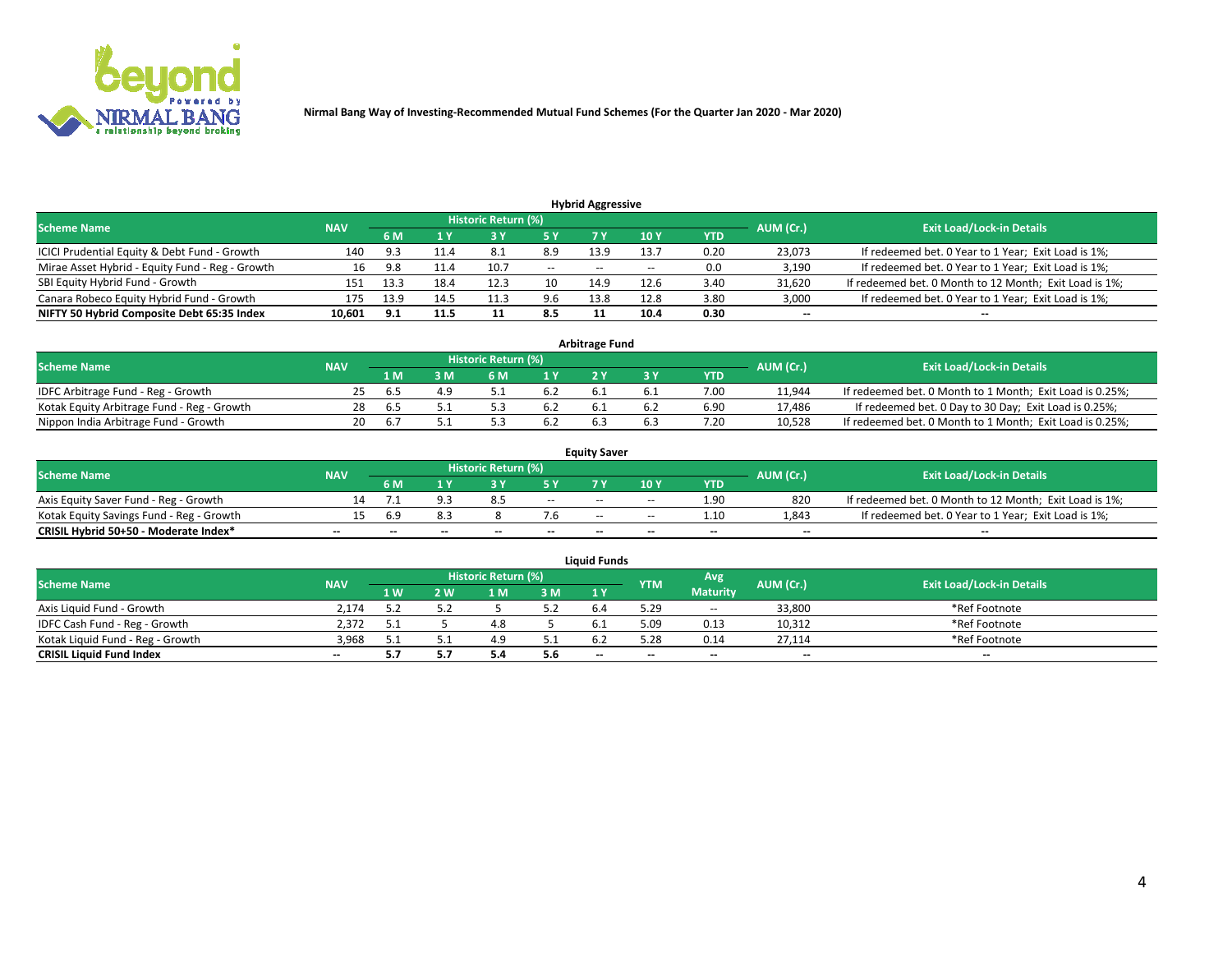

|                                               |            |     |     |                     |       | <b>Ultra Short Fund</b> |            |                 |           |                                  |
|-----------------------------------------------|------------|-----|-----|---------------------|-------|-------------------------|------------|-----------------|-----------|----------------------------------|
| <b>Scheme Name</b>                            | <b>NAV</b> |     |     | Historic Return (%) |       |                         | <b>YTM</b> | Avg             | AUM (Cr.) | <b>Exit Load/Lock-in Details</b> |
|                                               |            | 1 M | 3 M | 6 M                 | 1 Y   | 3 Y                     |            | <b>Maturity</b> |           |                                  |
| IDFC Ultra Short Term Fund - Reg - Growth     |            | 6.2 |     | 6.8                 | 7.8   | $- -$                   | 5.78       | 0.41            | 4,408     | Nil                              |
| Sundaram Ultra Short Term Fund - Reg - Growth |            |     | 4.8 |                     | $- -$ |                         | 5.57       | 0.29            | 362       | Nil                              |
| L&T Ultra Short Term Fund - Growth            |            |     | 5.b |                     |       |                         | 5.8        | $- -$           | 2,666     | Nil                              |
| <b>NIFTY Ultra Short Duration Debt Index</b>  | 4.026      | 6.5 | 6.4 | <b>D.</b>           | 7.6   |                         | $\sim$     | $\sim$          | $\sim$    | $- -$                            |

| <b>Monev Market Fund</b>                         |            |     |     |                     |        |        |            |                 |           |                                  |  |  |  |
|--------------------------------------------------|------------|-----|-----|---------------------|--------|--------|------------|-----------------|-----------|----------------------------------|--|--|--|
| <b>Scheme Name</b>                               | <b>NAV</b> |     |     | Historic Return (%) |        |        | <b>YTM</b> | Avg             | AUM (Cr.) | <b>Exit Load/Lock-in Details</b> |  |  |  |
|                                                  |            | 1 M | 3 M | 6 M                 | 1Y     | 3Y     |            | <b>Maturity</b> |           |                                  |  |  |  |
| Aditya Birla Sun Life Money Manager Fund - Reg - | 267        | b.7 | 6.2 | 6.6                 | 7.9    |        | 5.91       | 0.39            | 10,878    | Nil                              |  |  |  |
| Growth                                           |            |     |     |                     |        |        |            |                 |           |                                  |  |  |  |
| Franklin India Savings Fund - Growth             |            | 5.9 | 5.8 | 6.8                 | 8.2    |        | 5.75       | 0.38            | 4,724     | Nil                              |  |  |  |
| Nippon India Money Market Fund - Growth          | 3,006      | 5.9 |     | b.b                 | 7.8    |        | 5.55       | 0.30            | 3,805     | Nil                              |  |  |  |
| <b>CRISIL Liquid Fund Index</b>                  | $\sim$     | 5.4 | 5.6 |                     | $\sim$ | $\sim$ | --         | $- -$           | $\sim$    | $- -$                            |  |  |  |

| <b>Short Term Fund</b>                          |            |      |      |                            |      |           |            |                 |           |                                  |  |  |  |  |
|-------------------------------------------------|------------|------|------|----------------------------|------|-----------|------------|-----------------|-----------|----------------------------------|--|--|--|--|
| <b>Scheme Name</b>                              | <b>NAV</b> |      |      | <b>Historic Return (%)</b> |      |           | <b>YTM</b> | Avg             | AUM (Cr.) | <b>Exit Load/Lock-in Details</b> |  |  |  |  |
|                                                 |            | 1 M  | 3 M  | 6 M                        | 1Y   | <b>3Y</b> |            | <b>Maturity</b> |           |                                  |  |  |  |  |
| Axis Short Term Fund - Growth                   |            | 14.6 | 9.5  | Q <sub>0</sub>             | 10.5 |           | 6.65       | $\sim$          | 4,939     | Nil                              |  |  |  |  |
| HDFC Short Term Debt Fund - Growth              | 23         | 16.8 | 10.8 | 10.1                       | 10.7 |           | 7.17       | $\sim$          | 11,026    | Nil                              |  |  |  |  |
| IDFC Bond Fund - Short Term Plan - Reg - Growth | 41         | 15.1 |      | Q <sub>0</sub>             | 10.4 |           | 6.79       | 2.23            | 11,757    | Nil                              |  |  |  |  |
| Kotak Bond Short Term Fund - Reg - Growth       | 38         | 15.3 | 9.2  | 8.9                        | 10.3 |           |            | 2.94            | 10,602    | Nil                              |  |  |  |  |
| L&T Short Term Bond Fund - Reg - Growth         | 19.        | 13.3 |      | 8.5                        | 9.9  |           | 6.67       | $- -$           | 5,450     | Nil                              |  |  |  |  |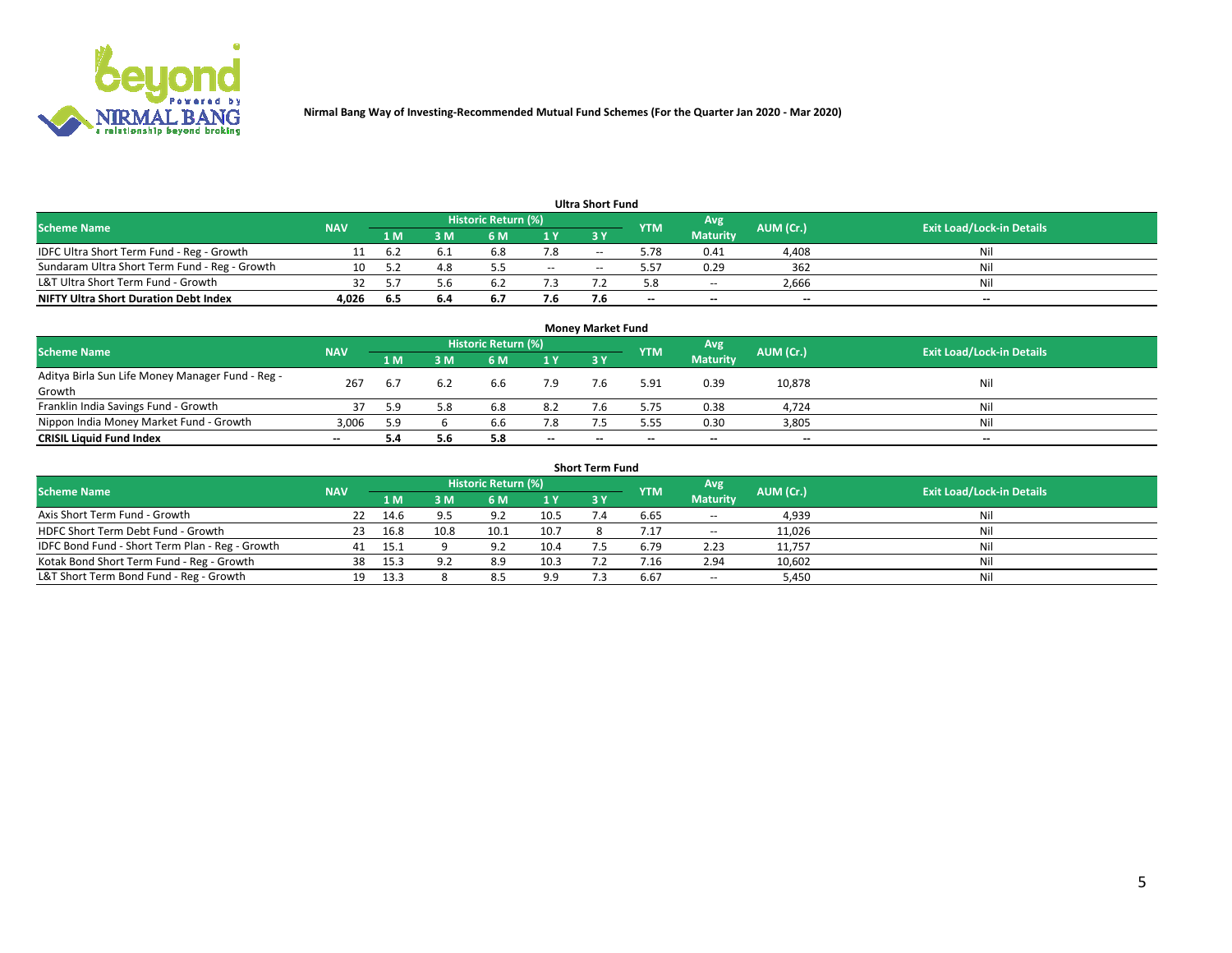

| <b>Low Duration Fund</b>                  |            |         |     |                     |     |     |            |                 |           |                                  |  |  |  |
|-------------------------------------------|------------|---------|-----|---------------------|-----|-----|------------|-----------------|-----------|----------------------------------|--|--|--|
| <b>Scheme Name</b>                        | <b>NAV</b> |         |     | Historic Return (%) |     |     | <b>YTM</b> | Avg             | AUM (Cr.) | <b>Exit Load/Lock-in Details</b> |  |  |  |
|                                           |            | 1 M     | ያ M | 6 M                 | 1 V | 3 Y |            | <b>Maturity</b> |           |                                  |  |  |  |
| Axis Treasury Advantage Fund - Growth     | 2.239      | 8.6     |     |                     | 8.8 |     |            | $- -$           | 5,239     | Nil                              |  |  |  |
| Canara Robeco Savings Fund - Reg - Growth |            |         | b.4 | <b>b.8</b>          |     |     | 5.98       | $- -$           | 1,135     | Nil                              |  |  |  |
| IDFC Low Duration Fund - Reg - Growth     | 28         | $\circ$ |     |                     | 8.5 |     | .88 د      | 0.79            | 5,323     | Nil                              |  |  |  |

| <b>Banking &amp; PSU Bond Funds</b>            |            |      |      |                            |      |     |            |                 |           |                                  |  |  |  |
|------------------------------------------------|------------|------|------|----------------------------|------|-----|------------|-----------------|-----------|----------------------------------|--|--|--|
| <b>Scheme Name</b>                             | <b>NAV</b> |      |      | <b>Historic Return (%)</b> |      |     | <b>YTM</b> | Avg             | AUM (Cr.) | <b>Exit Load/Lock-in Details</b> |  |  |  |
|                                                |            | 1 M  | sм   | 6 M                        | 1Y   | 3Y  |            | <b>Maturity</b> |           |                                  |  |  |  |
| HDFC Banking and PSU Debt Fund - Reg - Growth  |            |      | 10.8 | 10.3                       | 11.3 |     | 7.24       | $\sim$ $\sim$   | 4,896     | Ni                               |  |  |  |
| Kotak Banking and PSU Debt Fund - Reg - Growth | 46         | 18.0 |      | 9.8                        | 11.8 | 8.1 | 7.09       | 3.81            | 4,204     | Ni                               |  |  |  |
| IDFC Banking & PSU Debt Fund - Reg - Growth    |            | 18.8 | 10.2 |                            | 12.5 |     | 6.95       | 3.14            | 12.627    | Ni                               |  |  |  |

| <b>Corporate Bond Funds</b>                         |            |      |                         |                     |      |    |            |                 |           |                                                         |  |  |  |
|-----------------------------------------------------|------------|------|-------------------------|---------------------|------|----|------------|-----------------|-----------|---------------------------------------------------------|--|--|--|
| <b>Scheme Name</b>                                  | <b>NAV</b> |      |                         | Historic Return (%) |      |    | <b>YTM</b> | Avg             | AUM (Cr.) | <b>Exit Load/Lock-in Details</b>                        |  |  |  |
|                                                     |            | 1 M  | $\overline{\mathsf{M}}$ | 6 M                 | 1Y   | 3V |            | <b>Maturity</b> |           |                                                         |  |  |  |
| ICICI Prudential Corporate Bond Fund - Reg - Growth | 21         | 13.8 | 9.4                     | 9.2                 | 10.4 |    | 6.96       | 2.40            | 11,339    | Nil                                                     |  |  |  |
| L&T Triple Ace Bond Fund - Reg - Growth             |            | 27.4 | 15.4                    | Q <sub>2</sub>      | 15.2 |    | 7.58       | $\sim$          | 2.474     | If redeemed bet. 0 Month to 3 Month; Exit Load is 0.5%; |  |  |  |
| Kotak Corporate Bond Fund - Std - Growth            | 2.676      | 12.7 | 8.4                     |                     | 10   |    | 6.82       | 1.72            | 4,418     | Nil                                                     |  |  |  |

| <b>Credit Risk Fund</b>                           |                                              |      |                 |                            |      |     |            |      |           |                                                           |  |  |  |
|---------------------------------------------------|----------------------------------------------|------|-----------------|----------------------------|------|-----|------------|------|-----------|-----------------------------------------------------------|--|--|--|
| <b>Scheme Name</b>                                |                                              |      |                 | <b>Historic Return (%)</b> |      |     | <b>YTM</b> | 'Avg | AUM (Cr.) | <b>Exit Load/Lock-in Details</b>                          |  |  |  |
|                                                   | <b>NAV</b><br>3Y<br>3 M<br>6 M<br>1 Y<br>1 M |      | <b>Maturity</b> |                            |      |     |            |      |           |                                                           |  |  |  |
| <b>ICICI Prudential Credit Risk Fund - Growth</b> | 22                                           | 17.9 | 13.1            | 11.4                       | 10.7 |     | 9.44       | 2.28 | 12,126    | If redeemed bet. 0 Year to 1 Year; Exit Load is 1%;       |  |  |  |
| Kotak Credit Risk Fund - Reg - Growth             |                                              | 16.3 | 10.9            | 10.5                       | 9.8  |     | 8.94       | 2.70 | 5,043     | If redeemed bet. 0 Year to 1 Year; Exit Load is 1%;       |  |  |  |
|                                                   |                                              |      |                 |                            |      |     |            |      |           | If redeemed bet. 0 Month to 12 Month; Exit Load is 3%; If |  |  |  |
| SBI Credit Risk Fund - Growth                     | 32                                           | 16.3 | 8.7             | 8.8                        |      | h.h | 8.69       | 2.49 | 5,076     | redeemed bet. 12 Month to 24 Month; Exit Load is 1.5%; If |  |  |  |
|                                                   |                                              |      |                 |                            |      |     |            |      |           | redeemed bet. 24 Month to 36 Month; Exit Load is 0.75%;   |  |  |  |